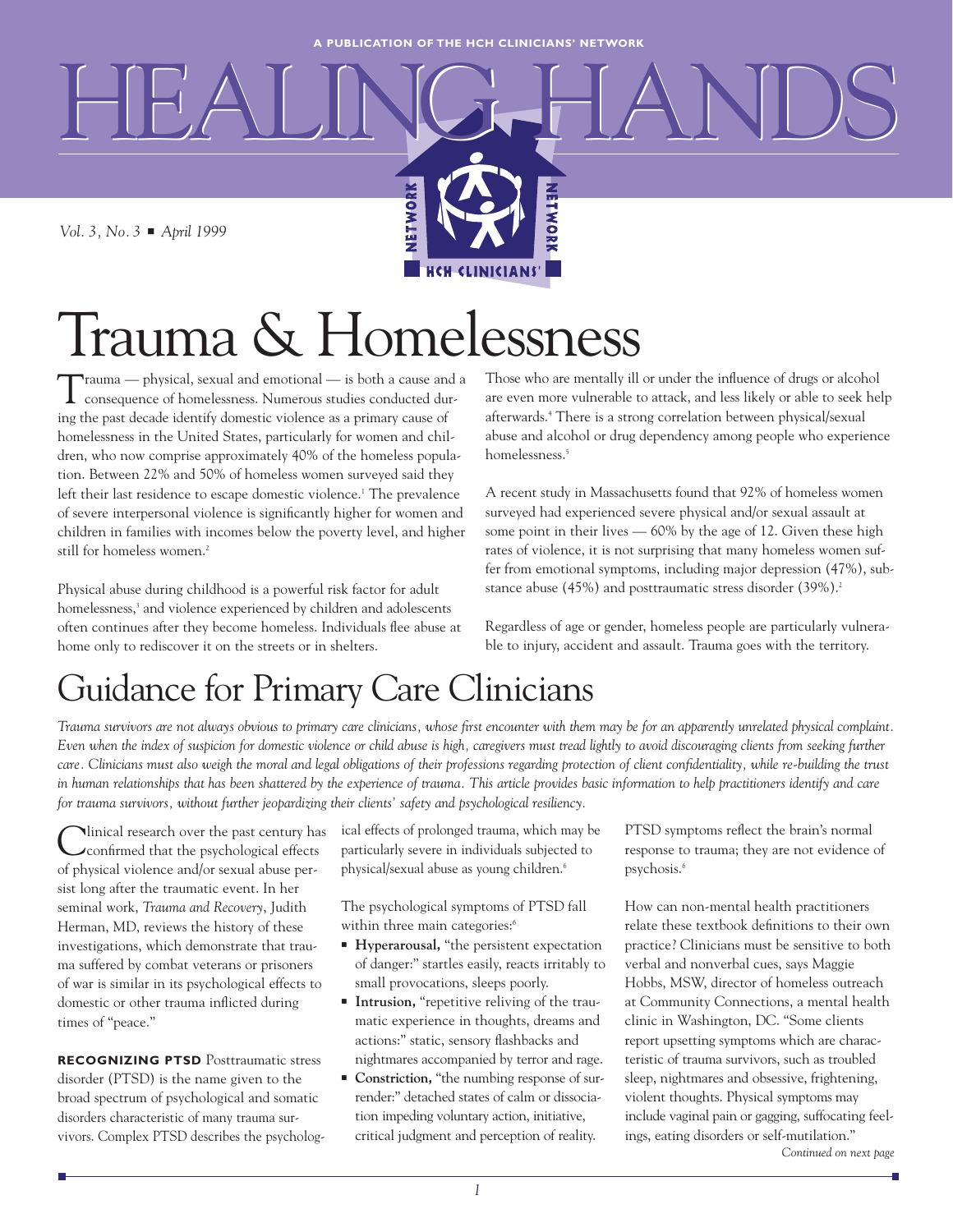For many clients, disruptive or distracted behavior may be the only indication of past and/or present violence or abuse. "A client may go into a rage because she is not seen first, no matter how many others arrived before her," notes Hobbs. "She may come to the office excessively dirty and smelly, or may use foul language. Or she may be quiet, detached and unresponsive when her name is called. She may refuse the most routine medical procedures, such as having a tongue depressor stuck in her mouth."

Regardless of whether they have been labeled as sad, bad, or mad, most women who have been overwhelmed by their histories of trauma do not identify trauma as their main problem when they request or are referred for treatment.<sup>9</sup>

*-Maxine Harris, PhD*

**APPROACHING THE TOPIC** "Clinicians need to be flexible about introducing the topic of trauma," cautions Jennifer Smith, PhD, a clinical-community psychologist at the 45th Street Clinic in Seattle, Washington. Smith does outreach at two domestic violence shelters and a general family and women's shelter, where she sees a large number of trauma survivors. "There is no simple formula, but establishing trust first is essential," she says.

Linda Ruble, PA/C, ARNP, medical director at South Side Center, an outreach clinic in DesMoines, Iowa, concurs. "First I establish rapport — learn something about the client, explain who I am and that we are here to help. When it begins to feel comfortable, I ask how things are going for the person generally whether she is working, looking for a job, able to sleep, feeling OK, having trouble getting personal supplies."

At some point, Ruble looks the client in the eye, expresses general concern for her safety, and gently asks, "Do you ever feel threatened or at risk of physical or sexual abuse? That is sometimes true of people in shelters or on the street." Then she mentions available community services. If the client seems frightened, she leaves the information within easy reach

and excuses herself briefly from the room. "This approach opens more doors for men, women and children than it closes," Ruble says. "If clients seem turned off, I back off. If they are receptive but hesitant, I don't talk about specifics, just say, 'I know my questions are uncomfortable for you, but if you ever feel like it, let's talk. We're here for you if you need us.' Providers should let the client set the pace."

"Adult trauma survivors have to make up their own minds about how they are going to protect themselves, which is a very complicated process and potentially dangerous," warns Smith. Women are most often successful in leaving when they have spent a lot of time carefully planning it beforehand; leaving impulsively incurs more risks. Once victims of domestic violence leave home, their vulnerability to murder or further harm from the perpetrator increases by 70%–75%.7

"Tread carefully," advises Smith. "Give as much information as your client is ready to receive. Let her know there are resources available whenever she is ready for help, and ways to plan safely to escape from harm."

For a wealth of information about clinical encounters with domestic violence victims, psychologist Anne Ganley, PhD, at the King County HCH in Seattle, recommends resource and training materials published by the Family Violence Prevention Fund.<sup>8</sup>

**CONFIDENTIALITY LIMITS** If a client is ready to discuss a traumatic experience, one of the ways in which Smith establishes trust at the outset is to discuss confidentiality guidelines in detail. She explains that because she works as part of a team at the clinic, she shares information relevant to clients' care with her colleagues there. Nothing goes outside the clinic except in a few situations involving safety issues: if someone is in danger of hurting herself or someone else; if she learns of any abuse or neglect of a child or adult who can't take care of her/himself, even if it happened years ago; or if she is ordered to testify or turn over records by a court (e.g., in child custody cases). These are the reporting requirements for a PhD in psychology in Washington State.

Legal and ethical contraints and customs about information sharing vary somewhat among professions and from state to state. Clinicians should know what their professional and legal requirements are.

Even after being told about legal obligations which might breach confidentiality, most of Smith's clients are willing to continue therapy. Those who are hesitant are not pressed; their choice is respected. "The key thing is to be straight and honest. At every choice point, give the client enough information to make a clear decision, in a form that matches the level of readiness to handle and understand it."

**REFERRALS** Smith advises medical practitioners to seek assistance from a caseworker or other mental health clinician only when the client is receptive to a referral. "Ask if she would like some support or help. Keep her confidence unless legally required to share it." A referral may not be realistic. This needs to be a decision the patient makes.

"When dealing with adult trauma survivors, one of the most important things caregivers can do is to give them choice — something they have been denied as part of their traumatic experience," Smith emphasizes. For these clients, choice is a first step in individual empowerment, which is an essential part of healing.

**SCREENING TOOLS** At the invitation of the Bureau of Primary Health Care, researchers at The Better Homes Fund in Newton, Massachusetts, are developing a screening tool to aid health care professionals in the diagnosis of patients whom they believe to be victims of current or past abuse. Another phase of this project will be to develop guidelines for appropriate psycho-educational intervention and referral.

The project is being conducted under the leadership of Ellen L. Bassuk, MD, in cooperation with the HCH Clinicians' Network research committee. The screening instrument, currently being validated at six test sites in different regions of the country, will be available this summer. Preliminary results will be presented during a session at the National Health Care for the Homeless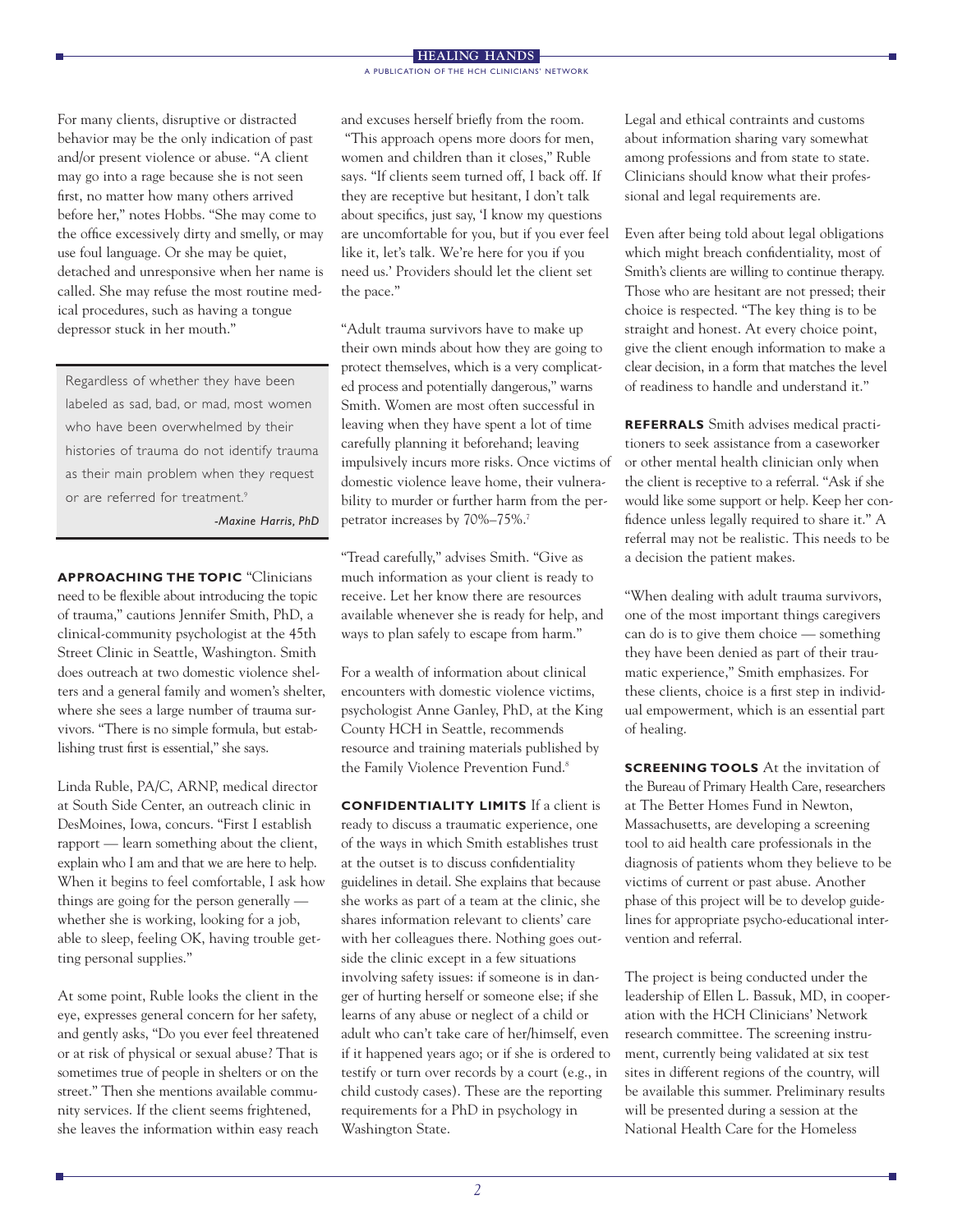Conference in Washington, DC, "Violence in the Lives of Homeless Women," on Friday, May 1, 8:30–10:00 a.m.

Nurses at George Washington University Medical Center ask five questions of all adult patients entering the emergency room about their exposure to violence — whether during the past month or year they have been threatened or hurt with a weapon, physically or sexually assaulted in specified ways, or have been afraid of physical harm from an intimate partner. If the answer is Yes to any of these questions, they are asked what their relationship is to the person who hurt them, and whether police were notified.

More extensive questions are asked of patients identified as trauma survivors, to evaluate their current risk. Increased emergency room utilization has been positively correlated with a history of severe abuse. ■

## Therapeutic Tools for Mental Health Professionals

*A variety of treatment alternatives is available to mental health professionals to help alleviate pain and dysfunction associated with physical and sexual abuse. Choice of the most appropriate intervention depends on the severity and duration of trauma, the client's stage of recovery, and the clinician's expertise and comfort level with a given technique. Practitioners who treat homeless persons are further limited in the therapeutic options they can offer by the resources and services available to indigent clients in their community. For example, prolonged individual therapy may not be a practical option for many HCH clinics. This article sketches the stages of recovery and their corresponding goals, points readers to a practical guide for group therapy and a descriptive summary of therapeutic alternatives, and suggests ways in which clinicians who treat trauma survivors should care for themselves.*

**STAGES OF RECOVERY** According to psychiatrist Judith Herman, MD, recovery from trauma occurs in three stages: the establishment of safety, remembrance and mourning, and reconnection with ordinary life. Although their sequence is rarely linear, "…in the course of a successful recovery, it should be possible to recognize a gradual shift from unpredictable danger to reliable safety, from dissociated trauma to acknowledged memory, and from stigmatized isolation to restored social connection." Interventions vary according to the stage of

recovery. Consensus on the most effective treatment of PTSD awaits more carefully controlled outcome studies, Herman concludes.<sup>6</sup>

**GROUP & OTHER THERAPIES** Group therapy has been found to be particularly effective for survivors of prolonged, repeated trauma. Survivors of recent, acute trauma usually choose to wait several weeks or months before beginning group therapy. In the meantime, "get to know your referral resources," advises Linda Ruble. "If individual therapy isn't an option, religious professionals can be helpful." Despite their promise, groups must be carefully focused and structured to avoid being counterproductive. What's more, organizing successful groups is far from simple, warns Herman.<sup>6</sup>

To assist practitioners in this often daunting task, 27 clinicians at Community Connections, a nonprofit mental health clinic in Washington, DC, decided to write a hands-on guide to a recovery intervention with women, under the leadership of Maxine Harris, PhD. Five years later, with the help of 500 participating trauma survivors, their efforts resulted in the publication of *Trauma Recovery and Empowerment: A Clinician's Guide for Working with Women in Groups*. <sup>9</sup> The manual details an 11-week curriculum with a different topic for each 75-minute, weekly session.

Community Connections has also produced *Approaches to Trauma Services:*

The core experiences of psychological trauma are disempowerment and disconnection from others. Recovery, therefore, is based upon the empowerment of the survivor and the creation of new connections. Recovery can take place only within the context of relationships; it cannot occur in isolation.

*-Judith Herman, MD*

*A Descriptive Summary,* which lists a variety of techniques within seven general categories of trauma intervention — Cognitive-Behavioral Therapies, Power Therapies, Dynamically-Informed Therapies, Group Treatments, Consumer/Survivor Initiatives, Holistic therapies and Inpatient treatment programs. For each intervention listed, the authors have included a description, key references, available outcomes research and specification of clients for whom the intervention is appropriate.<sup>10</sup>

"The more comfortable and confident I've become as a clinician, the simpler my thinking has become about what is most useful in therapy," remarks Jennifer Smith, PhD. "Particularly with homeless clients, it is important to be truly present and completely honest. If they just want to meet me, see what I'm about and then leave, that in itself can be a valuable encounter which lays a foundation of trust for future encounters." [*For helpful resources which Smith recommends using with clients, see reference 11.*]

**CLINICIAN, HEAL THYSELF** Most important of all, Smith reminds clinicians who work with trauma survivors — take care of yourselves! "We all live in the same world our clients do, and many of us have experienced the same kind of trauma they have. If we aren't well grounded personally, we can't be effective professionally." This is what she recommends:

- Establish a network of colleagues engaged in similar work.
- Work in a healthy organization that supports quality of care for clients and self-care for clinicians.
- Set boundaries for what and how much you do: how many long-term clients you will accept, how often you are on call, whether to endure trauma workshops full of gory details.
- Get the support you need from consultants and medical staff, friends and loved ones.
- Know that you can't do it all. If clients aren't ready to move forward, just be an ear for them. Find symbolic ways to "get rid of the toxic stuff patients dump on you."